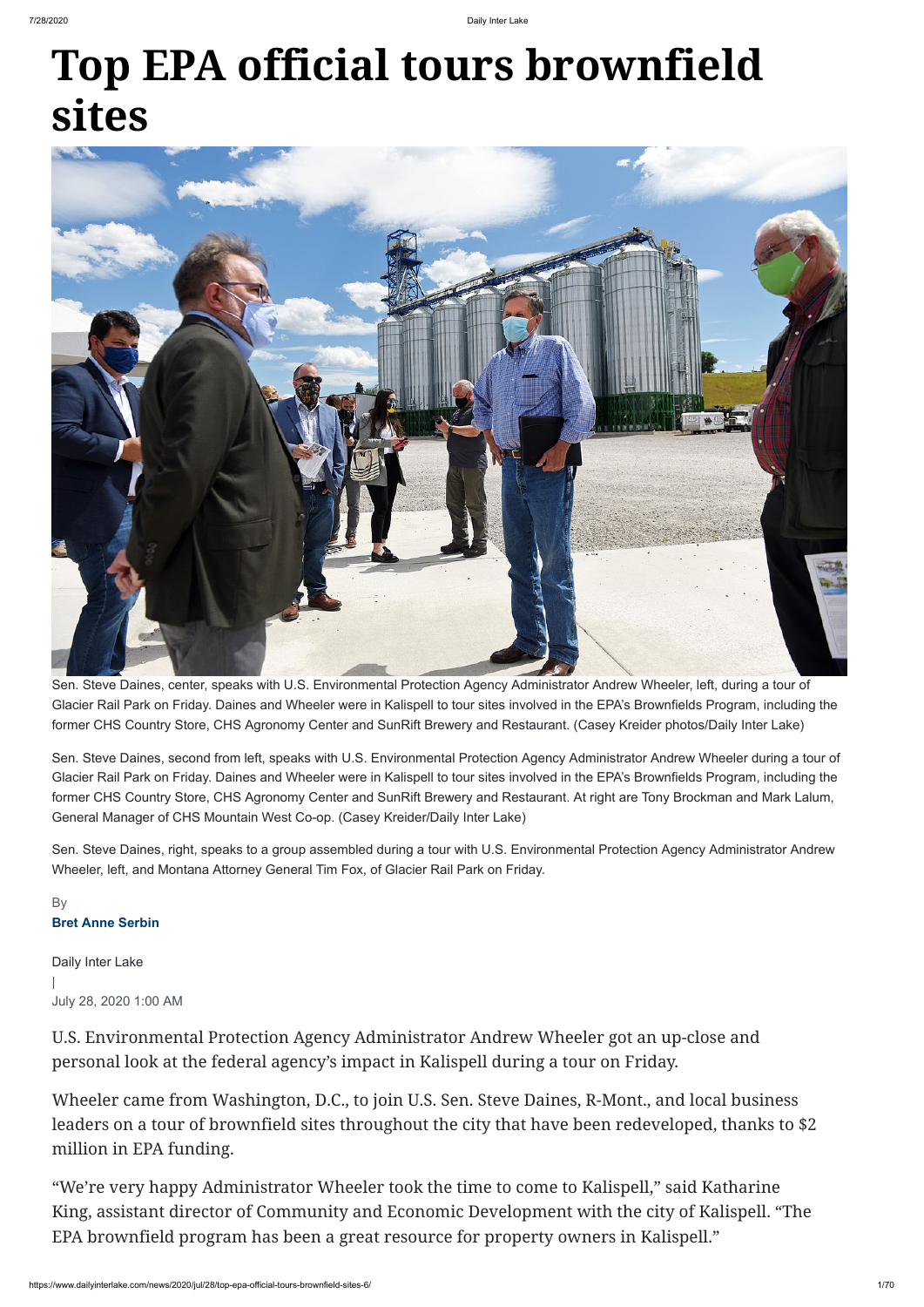7/28/2020 Daily Inter Lake

Brownfield sites are properties with historically industrial uses where the ground is suspected to be contaminated, often due to the use of hazardous chemicals or petroleum products. The EPA Brownfields Program provides funding and support for assessing potentially polluted sites and redeveloping commercial properties on them.

Sites toured by the group in Kalispell included Glacier Rail Park, which was formerly a stone quarry, and SunRift Restaurant along the downtown railroad tracks. The three former CHS sites downtown—the grain elevators, the CHS Agronomy Center and the CHS Country store—are also brownfield sites, as is the railroad right of way the city is currently working on acquiring from BNSF Railway to install the downtown trail as part of the Kalispell Core & Rail Plan.

"They really are pretty diverse in the kinds of properties," King explained. "The emphasis of the program is all about moving properties to a higher and better use."

The EPA Brownfields Program is often a "catalyst" for revitalizing properties, King added. Property developers can be hesitant about brownfield sites, but King pointed out "it's impossible to know for certain" a property's potential before the EPA assesses the area.

SunRift Restaurant, for example, turned out not to need any cleanup to develop the restaurant there. Most of Kalispell's \$2 million in grant funding has gone to assessments, rather than cleanup, King said.

The EPA's planning assistance also helped the city secure a Transportation Investment Generating Economic Recovery, or TIGER grant from the Montana Department of Transportation for the Kalispell Core & Rail Plan.

She reported cleanup efforts at Glacier Rail Park are now complete, and there is currently a "Phase 2" cleanup project underway at the CHS Agronomy Center at 55 Fourth Ave. EN.

"The tour highlighted examples of business coming back when brownfields are redeveloped," King said.

"It's great to have Administrator Wheeler here from the EPA, who came from Washington, D.C. out to Montana to see an example of what we can do with this partnership in our communities when we take these brownfield sites to restore it and reclaim it," Daines said in a press release. "This is a big win for Montana, a big win for our economy. It is a great way to better utilize the precious resources we have here in Montana."

Property owners interested in brownfield resources are encouraged to call Katharine King at 406- 758-7713.

Reporter Bret Anne Serbin may be reached at (406)-758-4459 or bserbin@dailyinterlake.com.





Sen. Steve Daines, right, speaks to a group assembled during a tour with U.S. Environmental Protection Agency Administrator Andrew Wheeler, left, and Montana Attorney General Tim Fox, of Glacier Rail Park on Friday.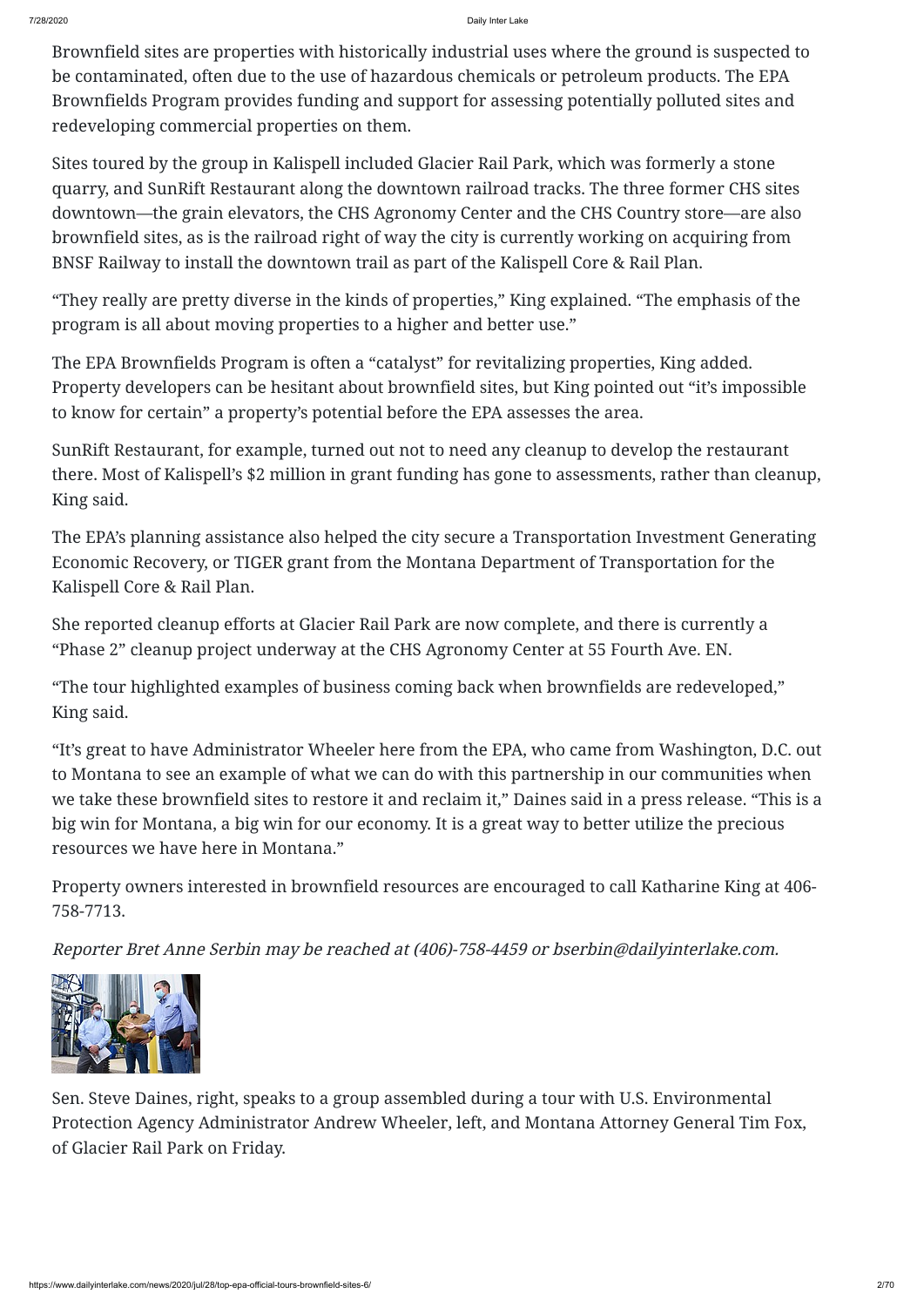

Sen. Steve Daines, second from left, speaks with U.S. Environmental Protection Agency Administrator Andrew Wheeler during a tour of Glacier Rail Park on Friday. Daines and Wheeler were in Kalispell to tour sites involved in the EPA's Brownfields Program, including the former CHS Country Store, CHS Agronomy Center and SunRift Brewery and Restaurant. At right are Tony Brockman and Mark Lalum, General Manager of CHS Mountain West Co-op. (Casey Kreider/Daily Inter Lake)